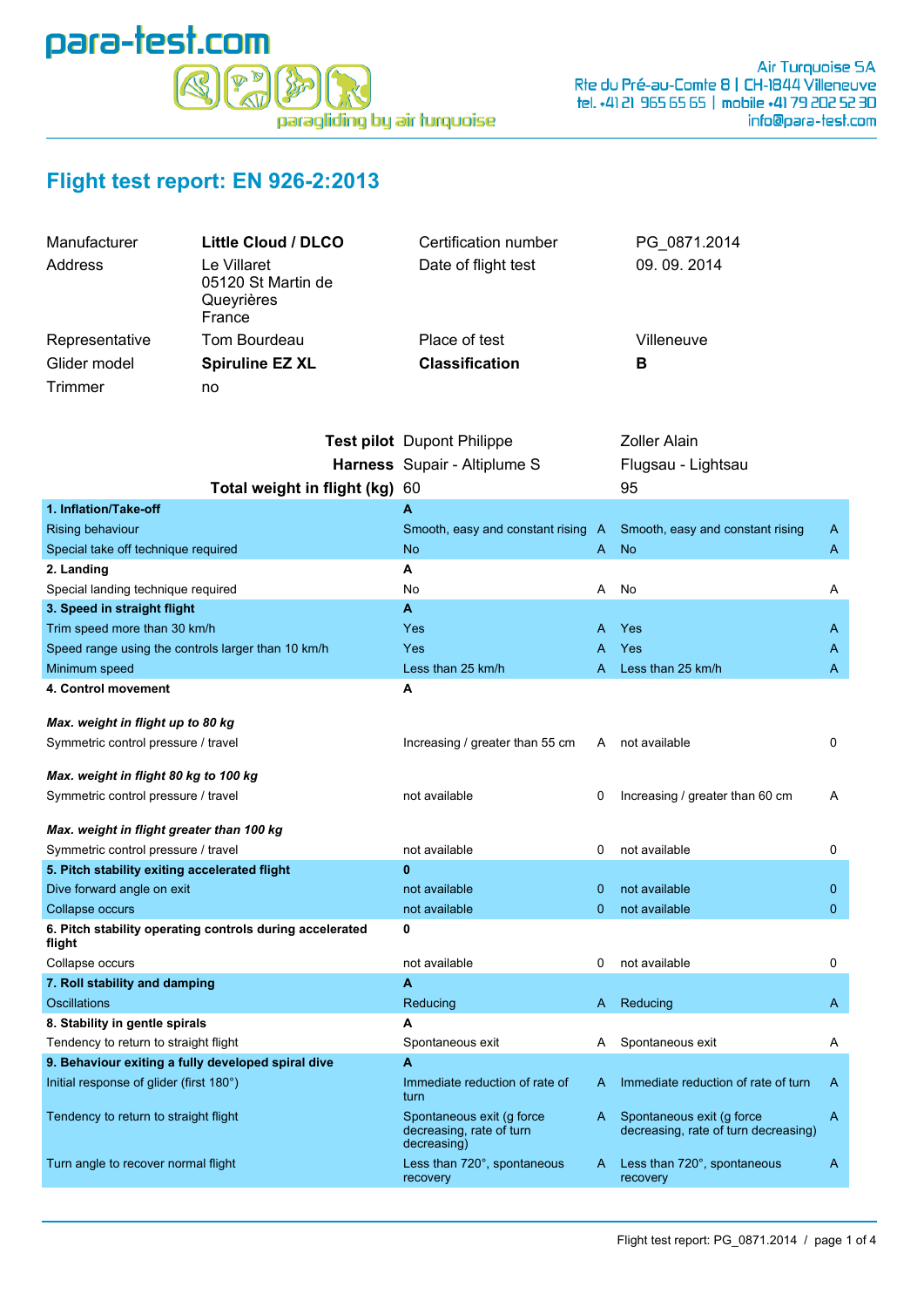**10. Symmetric front collapse B**

| Approximately 30 % chord                                                    |                                                                                             |   |                                                                                     |   |
|-----------------------------------------------------------------------------|---------------------------------------------------------------------------------------------|---|-------------------------------------------------------------------------------------|---|
| Entry                                                                       | Rocking back less than 45°                                                                  | A | Rocking back less than 45°                                                          | Α |
| Recovery                                                                    | Spontaneous in less than 3 s                                                                | A | Spontaneous in less than 3 s                                                        | Α |
| Dive forward angle on exit Change of course                                 | Dive forward 0° to 30° Keeping<br>course                                                    | A | Dive forward 0° to 30° Keeping<br>course                                            | Α |
| Cascade occurs                                                              | No                                                                                          | A | No                                                                                  | Α |
| Folding lines used                                                          | No                                                                                          | A | No                                                                                  | Α |
| At least 50% chord                                                          |                                                                                             |   |                                                                                     |   |
| Entry                                                                       | Rocking back less than 45°                                                                  | A | Rocking back less than 45°                                                          | Α |
| Recovery                                                                    | Spontaneous in 3 s to 5 s                                                                   | B | Spontaneous in less than 3 s                                                        | Α |
| Dive forward angle on exit / Change of course                               | Dive forward 0° to 30° / Keeping<br>course                                                  | A | Dive forward 0° to 30° / Keeping<br>course                                          | Α |
| Cascade occurs                                                              | No                                                                                          | A | No                                                                                  | Α |
| Folding lines used                                                          | No                                                                                          | A | No                                                                                  | Α |
| <b>With accelerator</b>                                                     |                                                                                             |   |                                                                                     |   |
| Entry                                                                       | not available                                                                               | 0 | not available                                                                       | 0 |
| Recovery                                                                    | not available                                                                               | 0 | not available                                                                       | 0 |
| Dive forward angle on exit / Change of course                               | not available                                                                               | 0 | not available                                                                       | 0 |
| Cascade occurs                                                              | not available                                                                               | 0 | not available                                                                       | 0 |
| Folding lines used                                                          | Not available                                                                               | 0 | Not available                                                                       | 0 |
| 11. Exiting deep stall (parachutal stall)                                   | A                                                                                           |   |                                                                                     |   |
| Deep stall achieved                                                         | Yes                                                                                         | A | Yes                                                                                 | A |
| Recovery                                                                    | Spontaneous in less than 3 s                                                                | A | Spontaneous in less than 3 s                                                        | A |
| Dive forward angle on exit                                                  | Dive forward 0° to 30°                                                                      | A | Dive forward 0° to 30°                                                              | A |
| Change of course                                                            | Changing course less than 45°                                                               | A | Changing course less than 45°                                                       | A |
| Cascade occurs                                                              | <b>No</b>                                                                                   | A | <b>No</b>                                                                           | A |
| 12. High angle of attack recovery                                           | A                                                                                           |   |                                                                                     |   |
| Recovery                                                                    | Spontaneous in less than 3 s                                                                | A | Spontaneous in less than 3 s                                                        | Α |
| Cascade occurs                                                              | No                                                                                          | A | No                                                                                  | Α |
| 13. Recovery from a developed full stall                                    | A                                                                                           |   |                                                                                     |   |
| Dive forward angle on exit                                                  | Dive forward 0° to 30°                                                                      | A | Dive forward 0° to 30°                                                              | A |
| Collapse                                                                    | No collapse                                                                                 | A | No collapse                                                                         | A |
| Cascade occurs (other than collapses)                                       | No                                                                                          | A | <b>No</b>                                                                           | A |
| Rocking back                                                                | Less than 45°                                                                               | A | Less than 45°                                                                       | A |
| Line tension                                                                | Most lines tight                                                                            | A | Most lines tight                                                                    | A |
| 14. Asymmetric collapse                                                     | в                                                                                           |   |                                                                                     |   |
| <b>Small asymmetric collapse</b>                                            |                                                                                             |   |                                                                                     |   |
| Change of course until re-inflation / Maximum dive forward or<br>roll angle | Less than $90^\circ$ / Dive or roll angle $\phantom{1}$ A<br>15 $^{\circ}$ to 45 $^{\circ}$ |   | Less than 90° / Dive or roll angle 0°<br>to 15 $^{\circ}$                           | A |
| Re-inflation behaviour                                                      | Spontaneous re-inflation                                                                    | A | Spontaneous re-inflation                                                            | A |
| Total change of course                                                      | Less than $360^\circ$                                                                       | A | Less than 360°                                                                      | Α |
| Collapse on the opposite side occurs                                        | No (or only a small number of<br>collapsed cells with a<br>spontaneous reinflation)         | A | No (or only a small number of<br>collapsed cells with a spontaneous<br>reinflation) | Α |
| <b>Twist occurs</b>                                                         | No                                                                                          | A | No                                                                                  | A |
| Cascade occurs                                                              | No                                                                                          | A | No                                                                                  | A |
| Folding lines used                                                          | No                                                                                          | A | No                                                                                  | Α |
| Large asymmetric collapse                                                   |                                                                                             |   |                                                                                     |   |
| Change of course until re-inflation / Maximum dive forward or<br>roll angle | 90° to 180° / Dive or roll angle<br>15 $^{\circ}$ to 45 $^{\circ}$                          | В | 90° to 180° / Dive or roll angle 15°<br>to $45^\circ$                               | В |
| Re-inflation behaviour                                                      | Spontaneous re-inflation                                                                    | A | Spontaneous re-inflation                                                            | A |
| Total change of course                                                      | Less than $360^\circ$                                                                       | A | Less than 360°                                                                      | Α |
| Collapse on the opposite side occurs                                        | No (or only a small number of<br>collapsed cells with a<br>spontaneous reinflation)         | A | No (or only a small number of<br>collapsed cells with a spontaneous<br>reinflation) | Α |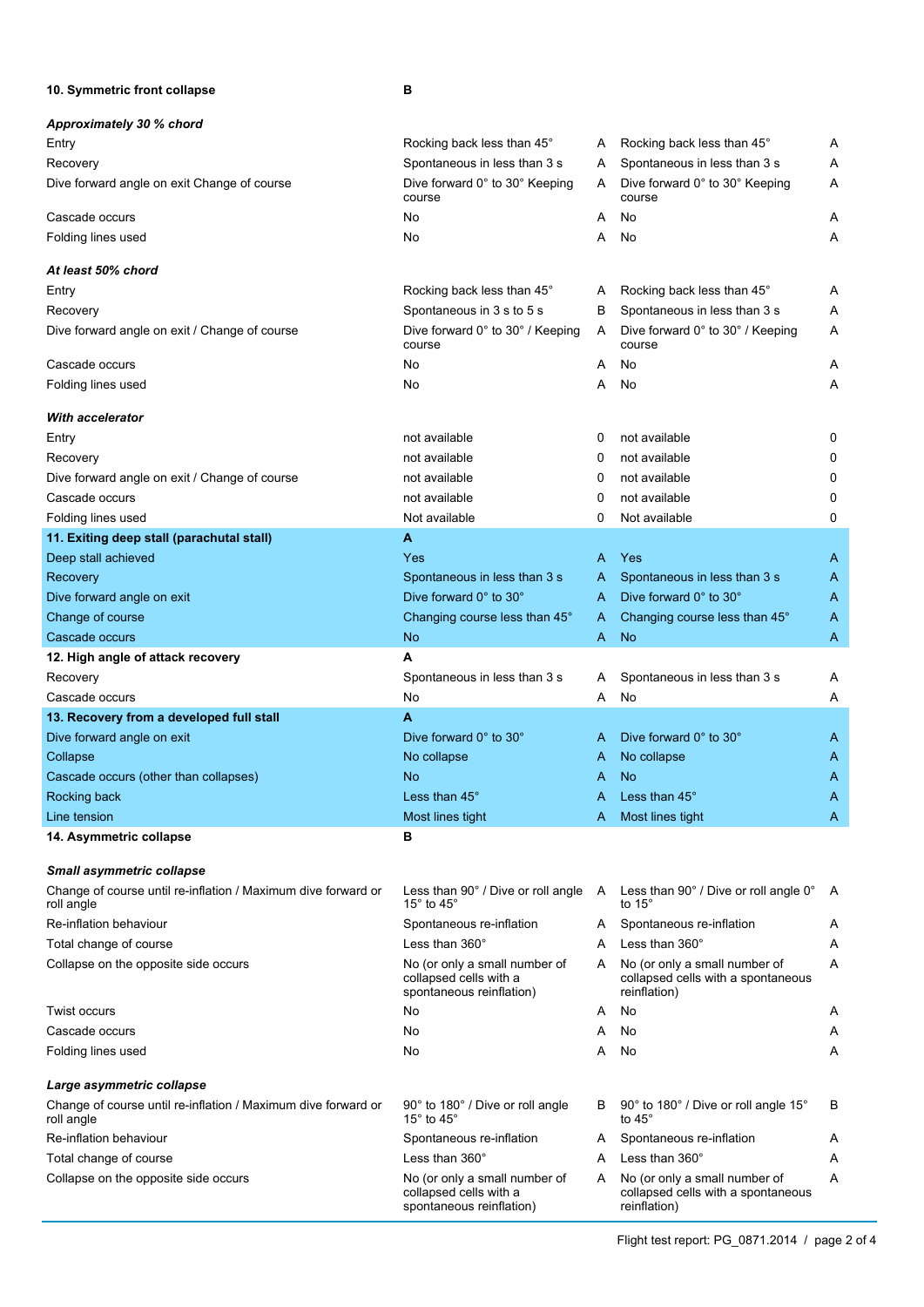| Twist occurs                                                                        | No                                                | A | No                                                | Α            |
|-------------------------------------------------------------------------------------|---------------------------------------------------|---|---------------------------------------------------|--------------|
| Cascade occurs                                                                      | No                                                |   | No                                                | Α            |
| Folding lines used                                                                  | No                                                | Α | No                                                | A            |
|                                                                                     |                                                   |   |                                                   |              |
| Small asymmetric collapse with fully activated accelerator                          |                                                   |   |                                                   |              |
| Change of course until re-inflation / Maximum dive forward or<br>roll angle         | not available                                     | 0 | not available                                     | 0            |
| Re-inflation behaviour                                                              | not available                                     | 0 | not available                                     | 0            |
| Total change of course                                                              | not available                                     | 0 | not available                                     | 0            |
| Collapse on the opposite side occurs                                                | not available                                     | 0 | not available                                     | 0            |
| Twist occurs                                                                        | not available                                     | 0 | not available                                     | 0            |
| Cascade occurs                                                                      | not available                                     | 0 | not available                                     | 0            |
| Folding lines used                                                                  | Not available                                     | 0 | Not available                                     | 0            |
|                                                                                     |                                                   |   |                                                   |              |
| Large asymmetric collapse with fully activated accelerator                          |                                                   |   |                                                   |              |
| Change of course until re-inflation / Maximum dive forward or<br>roll angle         | not available                                     | 0 | not available                                     | 0            |
| Re-inflation behaviour                                                              | not available                                     | 0 | not available                                     | 0            |
| Total change of course                                                              | not available                                     | 0 | not available                                     | 0            |
| Collapse on the opposite side occurs                                                | not available                                     | 0 | not available                                     | 0            |
| <b>Twist occurs</b>                                                                 | not available                                     | 0 | not available                                     | 0            |
| Cascade occurs                                                                      | not available                                     | 0 | not available                                     | 0            |
| Folding lines used                                                                  | Not available                                     | 0 | Not available                                     | 0            |
| 15. Directional control with a maintained asymmetric                                | A                                                 |   |                                                   |              |
| collapse                                                                            |                                                   |   |                                                   |              |
| Able to keep course                                                                 | <b>Yes</b>                                        | A | <b>Yes</b>                                        | A            |
| 180° turn away from the collapsed side possible in 10 s                             | Yes                                               | A | Yes                                               | A            |
| Amount of control range between turn and stall or spin                              | More than 50 % of the<br>symmetric control travel | A | More than 50 % of the symmetric<br>control travel | A            |
| 16. Trim speed spin tendency                                                        | A                                                 |   |                                                   |              |
| Spin occurs                                                                         | No                                                | Α | No                                                | Α            |
|                                                                                     |                                                   |   |                                                   |              |
| 17. Low speed spin tendency                                                         | A                                                 |   |                                                   |              |
| Spin occurs                                                                         | No                                                | A | <b>No</b>                                         | A            |
| 18. Recovery from a developed spin                                                  | A                                                 |   |                                                   |              |
| Spin rotation angle after release                                                   | Stops spinning in less than 90°                   | A | Stops spinning in less than 90°                   | A            |
| Cascade occurs                                                                      | No                                                | A | No                                                | Α            |
| 19. B-line stall                                                                    | A                                                 |   |                                                   |              |
| Change of course before release                                                     | Changing course less than 45°                     | A | Changing course less than 45°                     | A            |
| Behaviour before release                                                            | Remains stable with straight<br>span              | A | Remains stable with straight span                 | A            |
| Recovery                                                                            | Spontaneous in less than 3 s                      | A | Spontaneous in less than 3 s                      | A            |
| Dive forward angle on exit                                                          | Dive forward 0° to 30°                            | A | Dive forward 0° to 30°                            | A            |
| Cascade occurs                                                                      | No                                                | A | <b>No</b>                                         | A            |
| 20. Big ears                                                                        | Α                                                 |   |                                                   |              |
| Entry procedure                                                                     | Dedicated controls                                | A | Dedicated controls                                | A            |
| Behaviour during big ears                                                           | Stable flight                                     | A | Stable flight                                     | Α            |
| Recovery                                                                            | Spontaneous in less than 3 s                      | A | Spontaneous in less than 3 s                      | Α            |
| Dive forward angle on exit                                                          | Dive forward 0° to 30°                            | A | Dive forward 0° to 30°                            | Α            |
| 21. Big ears in accelerated flight                                                  | $\bf{0}$                                          |   |                                                   |              |
| Entry procedure                                                                     | not available                                     | 0 | not available                                     | 0            |
| Behaviour during big ears                                                           | not available                                     | 0 | not available                                     | $\mathbf 0$  |
| Recovery                                                                            | not available                                     | 0 | not available                                     | 0            |
| Dive forward angle on exit                                                          | not available                                     | 0 | not available                                     | 0            |
| Behaviour immediately after releasing the accelerator while<br>maintaining big ears | not available                                     | 0 | not available                                     | $\mathbf{0}$ |
| 22. Alternative means of directional control                                        | Α                                                 |   |                                                   |              |
| 180° turn achievable in 20 s                                                        | Yes                                               | A | Yes                                               | A            |
| Stall or spin occurs                                                                | No                                                | A | No                                                | Α            |